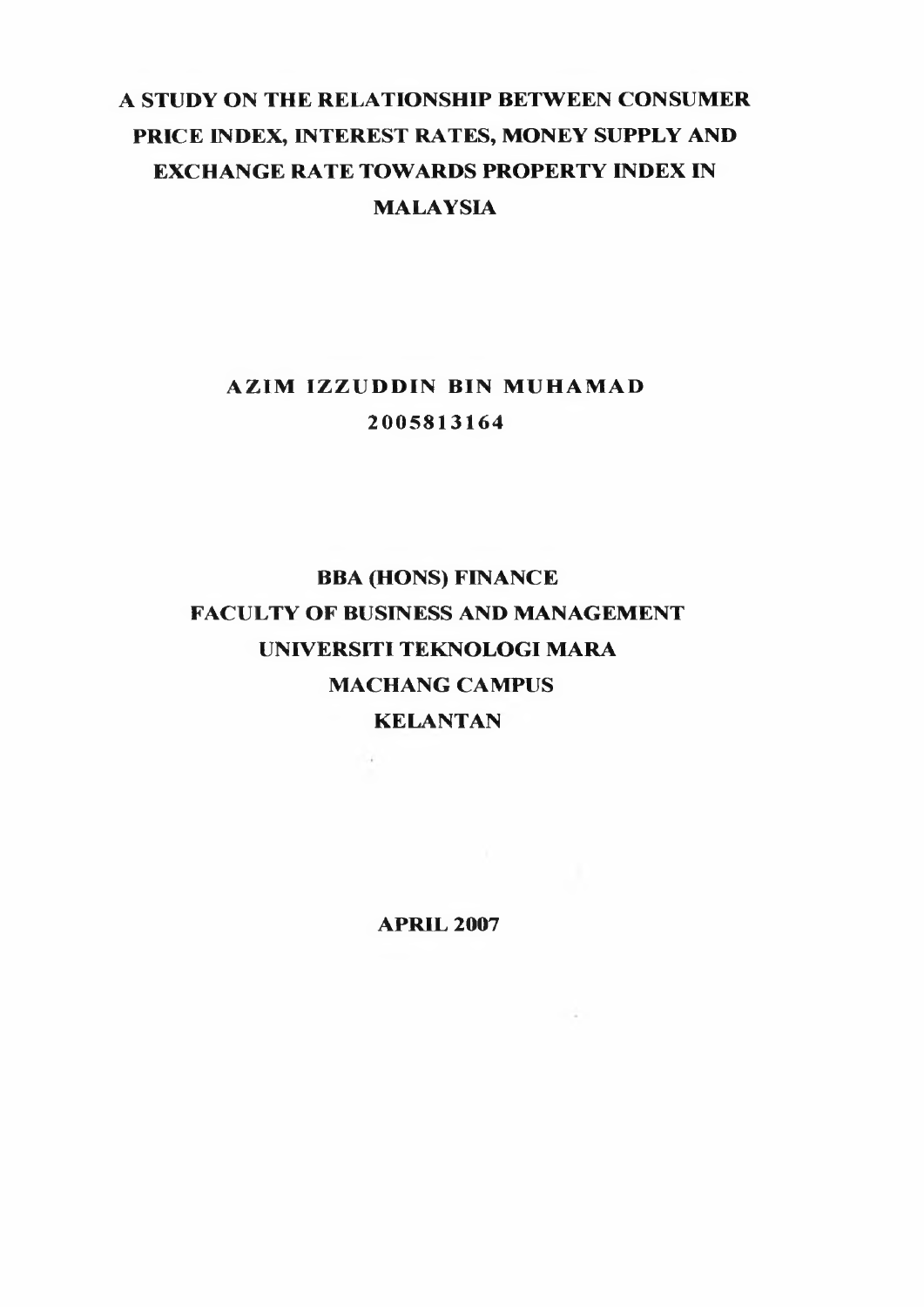#### **ABSTRACT**

The purpose of this paper is to determine whether the relationship between consumer price index (CPI), interest rate refer to base lending rate (BLR), money supply (M2) and exchange rate (YEN/RM) can affect significantly towards property index (PI) in Malaysia. With that, CPI, interest rate, money supply and exchange rate will be as independent variable and PI will be as dependent variable. The study of data has been recorded in 10 years from 1996 to 2005 in monthly basis. Multiple Linear Regression analysis is used in finding out the relationship between dependent and independent variables. Based on the analysis, there is a significant relationship between interest rate (BLR) with the PI. However, there is no significant relationship between CPI, money supply and exchange rate with the PI. The PI reacts positively with the changes in interest rate but reacts negatively towards the changes in CPI, money supply and exchange rate.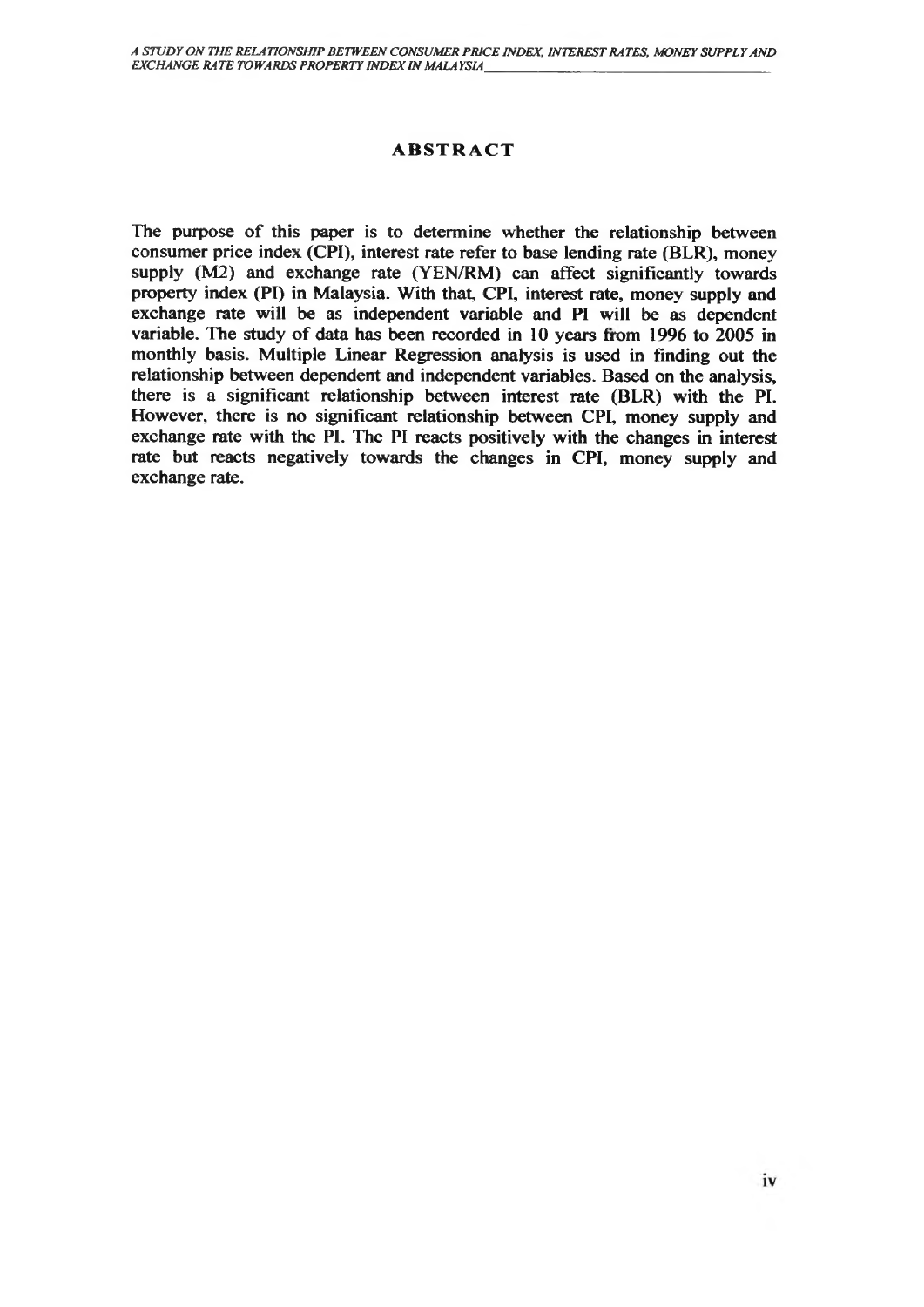## **TABLE OF CONTENTS**

| DECLARATION OF ORIGINAL WORK    |     |
|---------------------------------|-----|
| <b>LETTER OF TRANSMITTAL</b>    | ij  |
| <b>ACKNOWLEDGEMENTS</b>         | iii |
| <b>ABSTRACT</b>                 | iv  |
| <b>LIST OF FIGURE AND CHART</b> | v   |
| <b>LIST OF ABBREVIATIONS</b>    |     |

#### **CHAPTER I: GENERAL INTRODUCTION**

| 1.0  | Introduction                            |    |
|------|-----------------------------------------|----|
| 1.1  | Background of study                     | 3  |
| 1.2  | Overview of property market in Malaysia | 5  |
| 1.3  | Problem statement                       | 8  |
| 1.4  | Objective of study                      | 10 |
| 1.5  | Scope of study                          | 11 |
| 1.6  | Theoretical framework                   | 12 |
| 1.7  | Statement of hypotheses                 | 14 |
| 1.8  | Significant of study                    | 16 |
| 1.9  | Limitations of study                    | 17 |
| 1.10 | Definition of term                      | 19 |

#### **CHAPTER 2: LITERATURE REVIEW**

| 2.1 | Interest rates                     | 20 |
|-----|------------------------------------|----|
| 2.2 | Inflation rates and exchange rates | 21 |
| 2.3 | Money supply                       | 22 |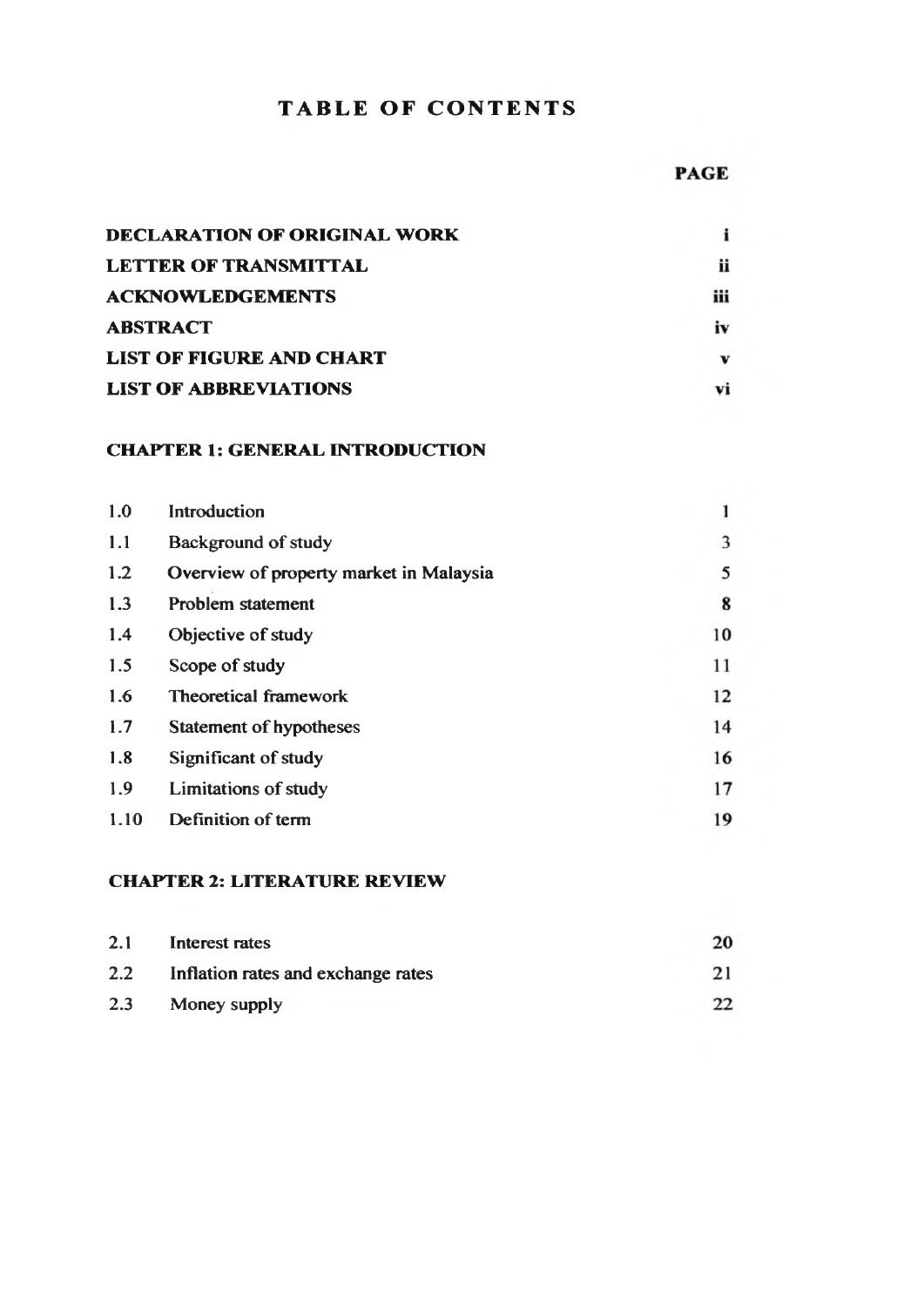### **CHAPTER 3: RESEARCH METHODOLOGY**

| 3.1 | Sample and sampling design |                                | 24 |
|-----|----------------------------|--------------------------------|----|
| 3.2 | Data collection            |                                | 26 |
| 3.3 | Data analysis              |                                | 26 |
| 3.4 |                            | Regression technique           | 27 |
|     | 3.4.1                      | <b>Correlation Coefficient</b> | 28 |
|     | 342                        | Coefficient of Determination   | 28 |
|     | 3.4.3                      | <b>T-Statistic</b>             | 29 |
|     | 3.4.4                      | F-Statistic                    | 30 |
|     | 3.4.5                      | Durbin-Watson                  | 32 |
|     |                            |                                |    |

### **CHAPTER 4: FINDINGS AND DATA ANALYSIS**

| 4.1 | <b>Equation of Multiple Linear Regression</b> | 34 |
|-----|-----------------------------------------------|----|
| 4.2 | <b>Test of Auto Correlation</b>               | 35 |
| 4.3 | <b>Test of Correlation</b>                    | 38 |
| 4.4 | <b>Test of Significant</b>                    | 40 |
| 4.5 | Exchange rate – Property index                | 44 |
| 4.6 | Interest rate - Property index                | 45 |
| 4.7 | Consumer price index - Property index         | 46 |
| 4.8 | Money supply - Property index                 | 47 |
| 4.9 | Conclusion                                    | 50 |

#### **CHAPTER 5: CONCLUSION AND RECOMMENDATIONS**

| 5.1 | Conclusions         | 51 |
|-----|---------------------|----|
| 5.2 | Recommendations     | 57 |
|     | <b>BIBLIOGRAPHY</b> | 60 |
|     | <b>APPENDICES</b>   | 63 |